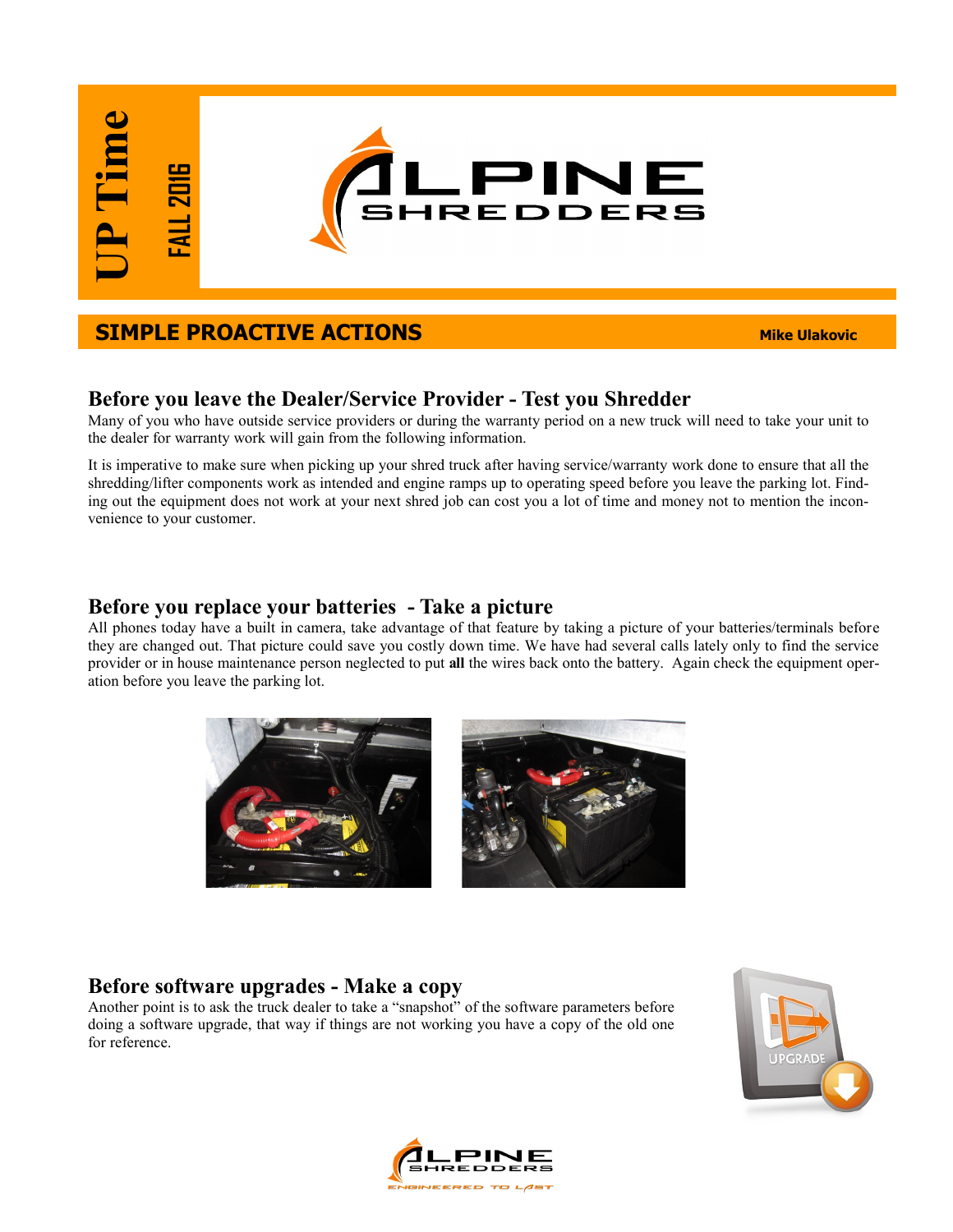# **THE IMPACT OF SMALL CHANGES Peter Viveen**

You know when your product has reached a higher level when the changes you make to it are finite and the results are measured based on a fleet not an individual unit. A recent example of this is on our STAK 33. We made a very small change to the last twenty five units we produced. The change increased the throughput by 9.1% (650 lb/hr), reduced the PTO torque demand by 4.6% and changed the equipment cost by 0%. A small change but not earth shattering. Now when we look at it from a fleet point of view rather than a single truck the numbers seem much more impressive. In one year from now those twenty five units combined will save an estimated 1000-1500 hours of shred time or will have shredded between 5 and 8 million more pounds of paper than units made prior to the change.

Over the years we have made several small changes that make a big difference. Another unsung example is our overall truck body height. This change alone can save a single truck a few hundred dollars a year in fuel. Not a deal breaker when we look at a single truck but for a fleet this can equate to thousands of dollars and does reduce emissions into the environment.

We understand the impact of small changes and will continue to make changes that provide a better product even without notice to the end user.

Happy Shredding!

# **MEGA FUSE** (INTERNATIONAL CHASSIS ONLY) **Mike Ulakovic**

It has been found over the last couple of years that the "Mega Fuses" on the International chassis ONLY have been the root cause of some very erratic chassis electrical problems. Our customer and their service providers have metered the mega fuses (yes there are several) and found them to show erratic readings when tested. However and this is when it becomes concerning, others have metered the mega fuses and found no problems and after many many hours of trying to trace an electrical problem have as a last resort replaced them and puff the problem goes away. These problems range from lighting problems down to the radio is not working properly.

The long and short of this is if you own an International Chassis and are experiencing erratic electrical problems, for the cost, replace the Mega Fuses experience shows it is money well spent.